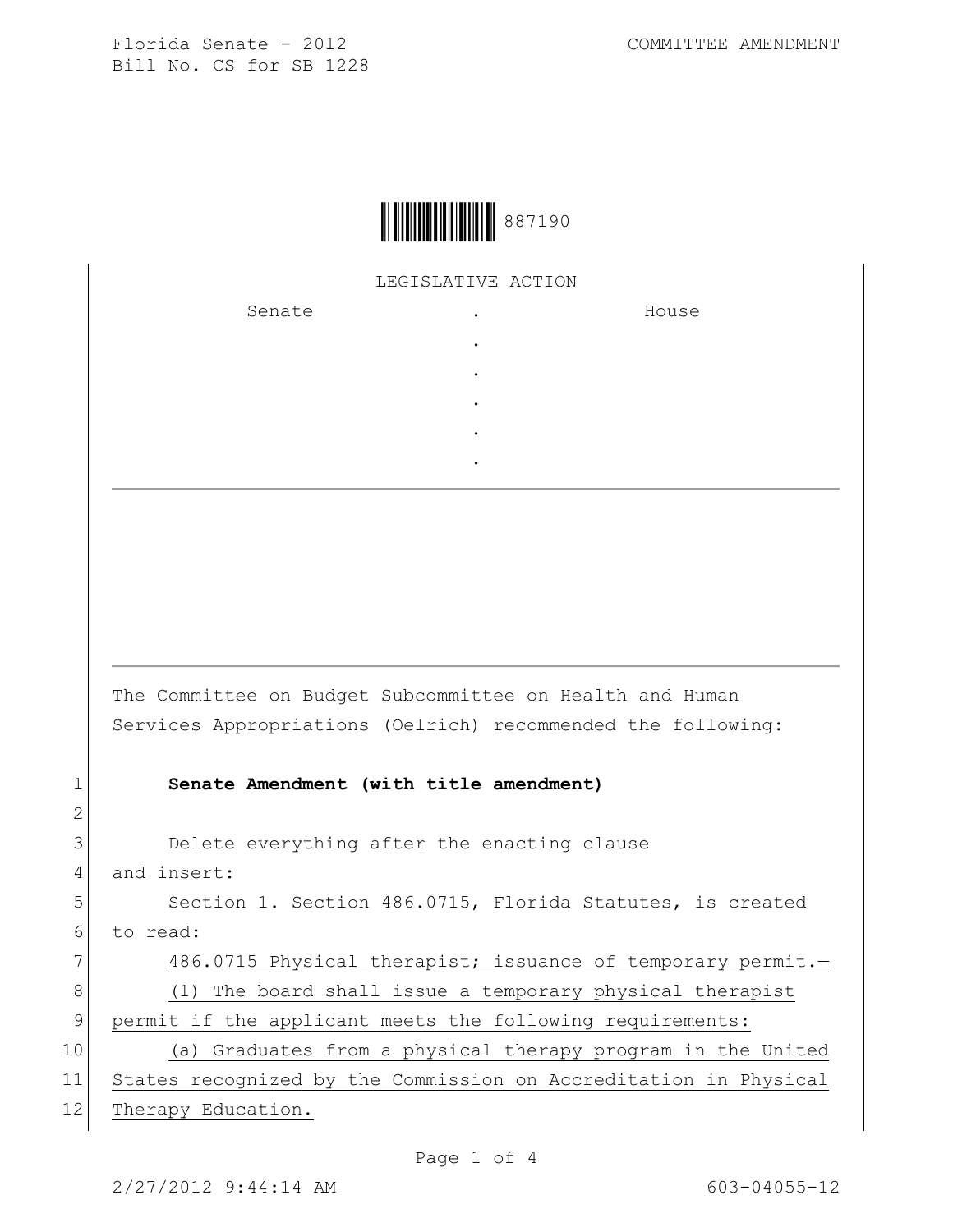**ÖYEBEN 19887190** 

| 13 | (b) Completes an application for a temporary permit on a         |  |  |
|----|------------------------------------------------------------------|--|--|
| 14 | form approved by the department.                                 |  |  |
| 15 | (c) Meets all the eligibility requirements for licensure         |  |  |
| 16 | pursuant to s. 486.031, except passage of the National Physical  |  |  |
| 17 | Therapy Examination.                                             |  |  |
| 18 | (d) Submits an application for licensure pursuant to s.          |  |  |
| 19 | 486.041.                                                         |  |  |
| 20 | (e) Demonstrates proof of possessing malpractice insurance.      |  |  |
| 21 | (f) Achieves a passing score on the Florida Jurisprudence        |  |  |
| 22 | examination administered by the Federation of State Boards of    |  |  |
| 23 | Physical Therapy.                                                |  |  |
| 24 | (g) Submits documentation, pursuant to rules adopted by the      |  |  |
| 25 | board, verifying that the applicant will practice under the      |  |  |
| 26 | direct supervision of a licensed physical therapist as provided  |  |  |
| 27 | in subsection (3).                                               |  |  |
| 28 | (2) A temporary permit is not renewable and is valid until       |  |  |
| 29 | a license is granted by the board. A temporary permit is void if |  |  |
| 30 | a passing score on the National Physical Therapy Examination is  |  |  |
| 31 | not obtained within 6 months after the date of graduation from a |  |  |
| 32 | physical therapy program.                                        |  |  |
| 33 | (3) An applicant for a temporary permit shall not work as a      |  |  |
| 34 | physical therapist until a temporary permit is issued by the     |  |  |
| 35 | board. A physical therapist who is practicing under a temporary  |  |  |
| 36 | permit must do so under the direct supervision of a licensed     |  |  |
| 37 | physical therapist. A supervising physical therapist shall       |  |  |
| 38 | supervise only one permittee at any given time. The supervising  |  |  |
| 39 | physical therapist must be licensed for a minimum of 6 months    |  |  |
| 40 | before the supervision period begins and must cosign all patient |  |  |
| 41 | records produced by the physical therapist who is practicing     |  |  |
|    |                                                                  |  |  |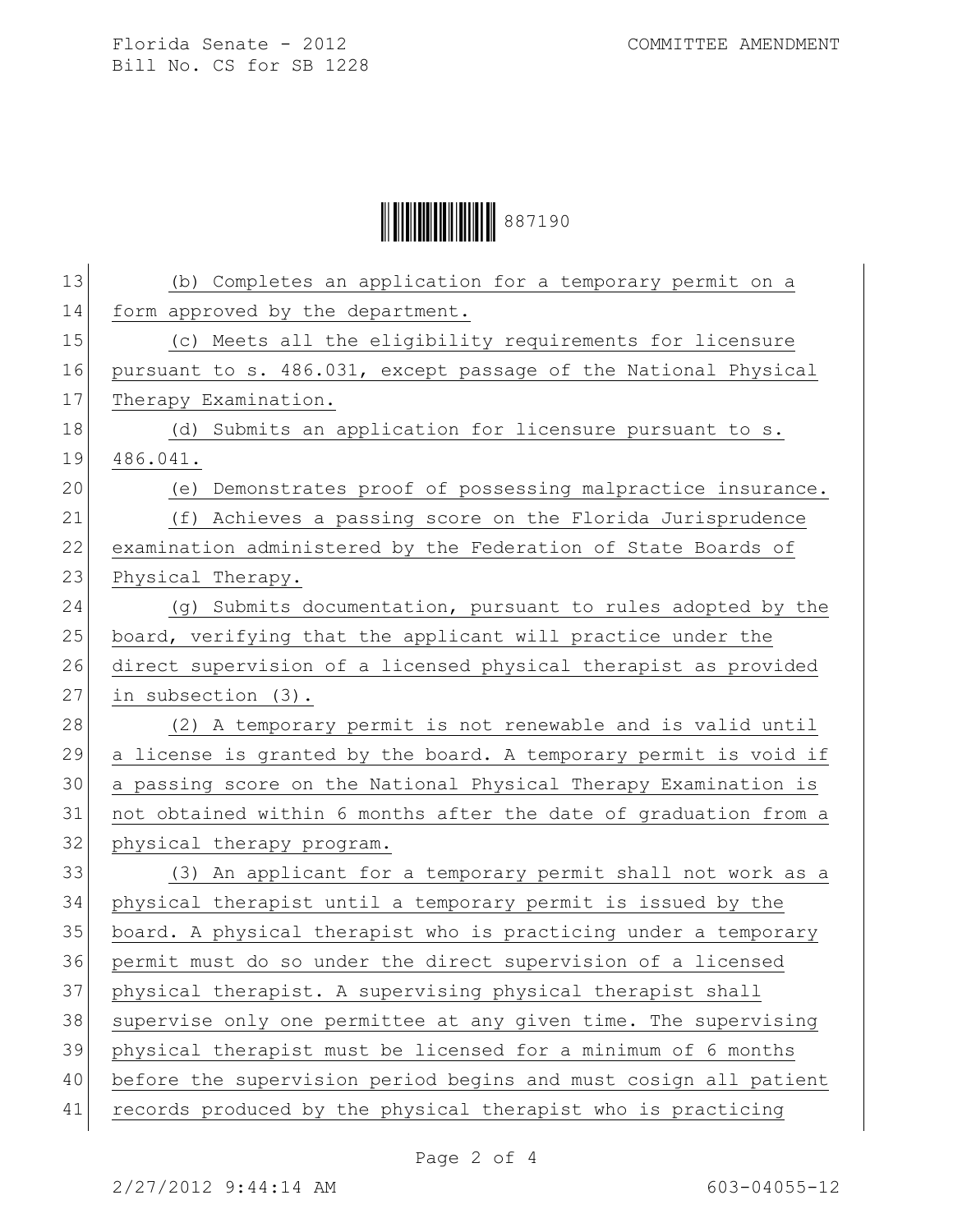## **ÖYEBEN 19887190**

| 42 | under a temporary permit.                                        |
|----|------------------------------------------------------------------|
| 43 | Section 2. Section 486.1065, Florida Statutes, is created        |
| 44 | to read:                                                         |
| 45 | 486.1065 Physical therapist assistant; issuance of               |
| 46 | temporary permit.-                                               |
| 47 | (1) The board shall issue a temporary physical therapist         |
| 48 | assistant permit if the applicant meets the following            |
| 49 | requirements:                                                    |
| 50 | (a) Graduates from a physical therapy program in the United      |
| 51 | States recognized by the Commission on Accreditation in Physical |
| 52 | Therapy Education.                                               |
| 53 | (b) Completes an application for a temporary permit on a         |
| 54 | form approved by the department.                                 |
| 55 | (c) Meets all the eligibility requirements for licensure         |
| 56 | pursuant to s. 486.102, except passage of the National Physical  |
| 57 | Therapy Examination.                                             |
| 58 | (d) Submits an application for licensure pursuant to s.          |
| 59 | 486.103.                                                         |
| 60 | (e) Demonstrates proof of possessing malpractice insurance.      |
| 61 | (f) Achieves a passing score on the Florida Jurisprudence        |
| 62 | examination administered by the Federation of State Boards of    |
| 63 | Physical Therapy.                                                |
| 64 | (g) Submits documentation, pursuant to rules adopted by the      |
| 65 | board, verifying that the applicant will practice under the      |
| 66 | direct supervision of a licensed physical therapist as provided  |
| 67 | in subsection (3).                                               |
| 68 | (2) A temporary permit is not renewable and is valid until       |
| 69 | a license is granted by the board. A temporary permit is void if |
| 70 | a passing score on the National Physical Therapy Examination is  |
|    |                                                                  |